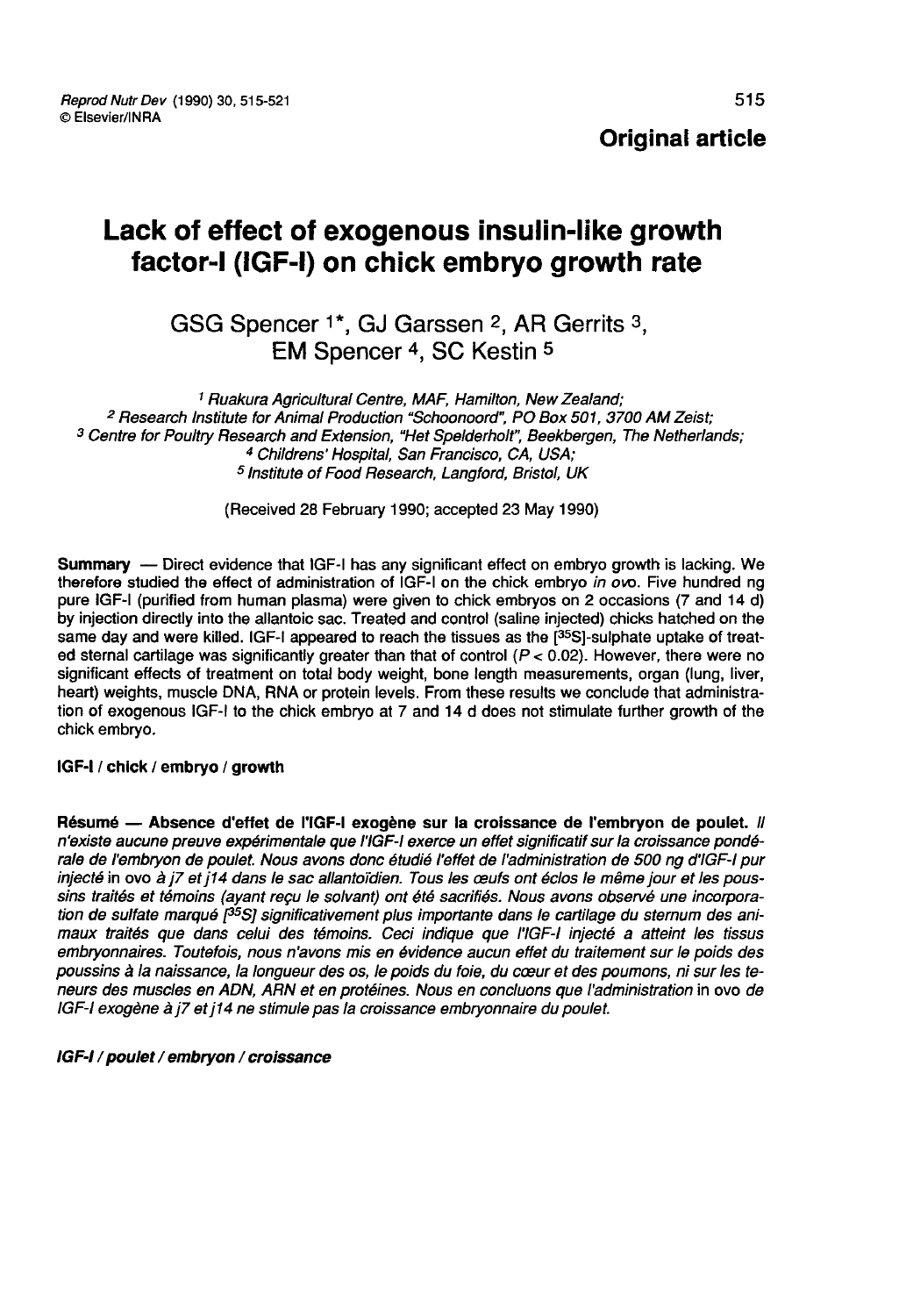## INTRODUCTION

There is considerable evidence of an association between somatomedins (insulinlike growth factors) and growth. It has been shown that administration of somatomedins can restore growth in growthretarded animals: Snell dwarf mice (Van Buul-Offers and Van den Brande, 1979) and hypophysectomized rats (Schoenle et al, 1982). However, there is little in the way of direct evidence that somatomedins stimulate growth of normal animals in vivo. Recently, it has been reported that exogenous IGF-I can also stimulate growth in normal rats (Hizuka et al, 1986), though other experiments have been unable to confirm this result. No such experiments have been reported in the fetus although it has been reported that IGF-I administration on d 2 stimulates organogenesis in the early chick embryo (Girbau et al, 1987).

Although there have been no in vivo studies on the effects of IGF-I in the fetus, it is clear that somatomedins can stimulate metabolic processes and mitosis in a number of embryonic tissues in vivo (Rechler et al, 1976; Cynober et al, 1985). It is also known that many fetal tissues can synthesize somatomedins (d'Ercole et al, 1976, 1980). Despite these findings, the association between somatomedins and growth in the fetus is less compelling that in the postnatal animal. Although growth hormone levels and growth rates are high in the fetus, somatomedin levels, with the exception of IGF-11 in some species, are generally low (d'Ercole et al, 1976; Brinsmead and Liggins, 1979; Charrier, 1980). Somatomedin levels in the fetus can be increased by, for example, insulin administration (Hill and Milner, 1980; Spencer et al, 1983), but such changes are not associated with increased growth in utero (Garssen et al, 1983; Cooke and Nicoll, 1984).

We have, therefore, attempted to directly investigate the effects of IGF-I on fetal growth in vivo using the chick embryo as a model.

## MATERIALS AND METHODS

Eggs were collected on the day of laying and placed in a standard egg incubator. After 7 d the eggs were checked for viability and unfertilized eggs were discarded. Twenty-five eggs were selected at random and injected through the shell into the allantoic sac with 50 ul saline and the eggs resealed with paraffin wax. A further 25 eggs were injected with a similar volume of saline containing 500 ng IGF-I purified from human plasma (Spencer EM et al. 1983); the IGF showed identical amino-acid composition and sequence to that purified by Rinderknecht and Humbel (1978). All eggs were replaced and the incubation continued. The embryos were given a similar second injection of either saline or IGF-I as appropriate at d 14 and incubation continued through to hatching on d 21 when the chicks were killed.

The chicks were anesthetized with  $CO<sub>2</sub>$  bled by cardiac puncture, killed by cervical dislocation and their sex determined. The blood was rapidly centrifuged and the plasma frozen at - 20 °C for later determination of plasma IGF-I levels (Spencer et al, 1987).

The chick carcasses were weighed and dissected and the weights of heart, liver, lungs and yolk sac were recorded. As an indication of bone growth, the length of the lower leg was measured (from the proximal end of the tarsometatarsus to the distal end of the third phalanx of the third digit) and the tibiotarsus was dissected out as a marker bone for length, breadth and weight measurements.

Thigh muscle was removed, weighed and frozen in liquid nitrogen and stored at  $-20$  °C for later measurement of DNA, RNA and protein content (Wannemacher et al, 1965; Munro and Fleck, 1966; Abraham et al, 1972).

The sternae were removed, cleaned of muscle, divided and placed in Ham's F-10 medium containing antibiotics and 1  $\mu$ Ci/ml  $[35S]$ -Na<sub>2</sub>SO<sub>4</sub> at 37 °C. The cartilage with  $35SO<sub>4</sub>$  was incubated for 6 h. The cartilage was then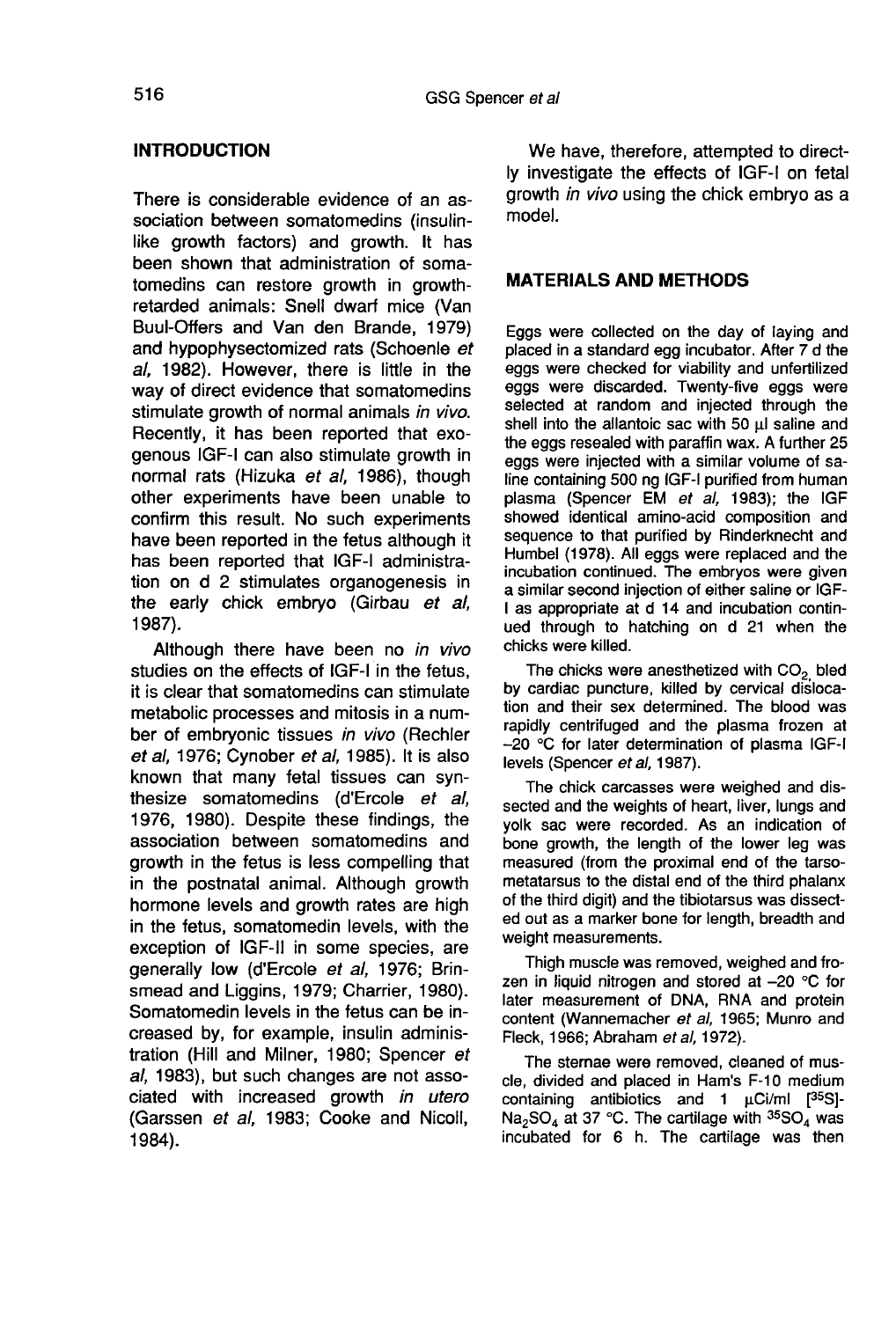washed well to remove unincorporated label, washed well to remove unincorporated label,<br>weighed, digested in 3 mol.I<sup>-1</sup> NaOH and the up-<br>take of label counted take of label counted.

## RESULTS

No differences were found between the egg weights for the IGF-I treated and control groups on both d 7 and 14, and there were no significant differences  $(P > 0.05)$ between IGF-I treated and control chicks with regard to body weight, leg length, tibiotarsus size or organ weight (table I). There was, therefore, no effect on any gross estimates of body growth. As there were no difference between the sexes, these data were pooled.

There were indications that there had been an effect in increasing metabolism and cell growth. There was an increase  $(P < 0.02)$  in basal  ${}^{35}SO_4$  uptake in the cartilage (2 696  $\pm$  11 dpm/mg and 2 173  $\pm$  171

Table I. The effect of administration of 500 ng IGF-I to chick embryo, at 7 and 14 d of age, on body weight, shank-toe length and various organ weights at hatching. Values are means ± SĚ.

|                    | IGF–I<br>$(n = 24)$ | Control<br>$(n = 25)$ |
|--------------------|---------------------|-----------------------|
| Weight (g)         | $45.66 \pm 0.53$    | $46.55 + 0.66$        |
| Yolk sac (g)       | $6.25 \pm 0.33$     | $5.87 \pm 0.27$       |
| Wt - Yolk $(q)$    | $39.76 \pm 0.52$    | $40.69 \pm 0.51$      |
| Length (cm)*       | $4.89 \pm 0.04$     | $4.88 + 0.03$         |
| Lung (g)           | $0.47 \pm 0.02$     | $0.46 \pm 0.02$       |
| Liver $(q)$        | $1.09 \pm 0.04$     | $1.07 \pm 0.03$       |
| Heart (g)          | $0.28 \pm 0.02$     | $0.31 \pm 0.01$       |
| Bone length (cm)** | $3.17 \pm 0.02$     | $3.17 \pm 0.01$       |

\* Proximal end of tarsometatarsus to the distal end of the third phalanx of the third digit. \*\* Tibiotarsus

dpm/mg cartilage for treated and control chicks, respectively) tending to confirm the fact that excess IGF-I had been present in the treated chicks. Serial dilutions of chick plasma failed to give a dose-response curve in the IGF radioimmunoassay and it was not possible to determine whether there were increased levels of IGF-I in the plasma of the treated chicks by this method.

There was no statistically significant effect of treatment on DNA, RNA or protein content of muscle (fig 1). Although there was a numerically slightly higher level of these parameters and a slightly greater muscle mass in the treated group, the indices for hypertrophic growth (protein/DNA) and biosynthetic activity (RNA/DNA) were lower in the IGF-I treated group; (protein/ DNA:73.31  $\pm$  3.13 and 83.27  $\pm$  5.00, P > 0.05; RNA/DNA 2.25  $\pm$  0.05 and 2.66  $\pm$ 0.20;  $P < 0.05$  for treated and control chicks, respectively).



Fig 1. Content of DNA (mg/100 g muscle), RNA (mg/50 g muscle) and protein (mg/g muscle) in the thigh muscle from chick embryos treated with 2 x 500 ng IGF-I (open bars) or saline (shaded bars). Data are the mean  $\pm$  SE.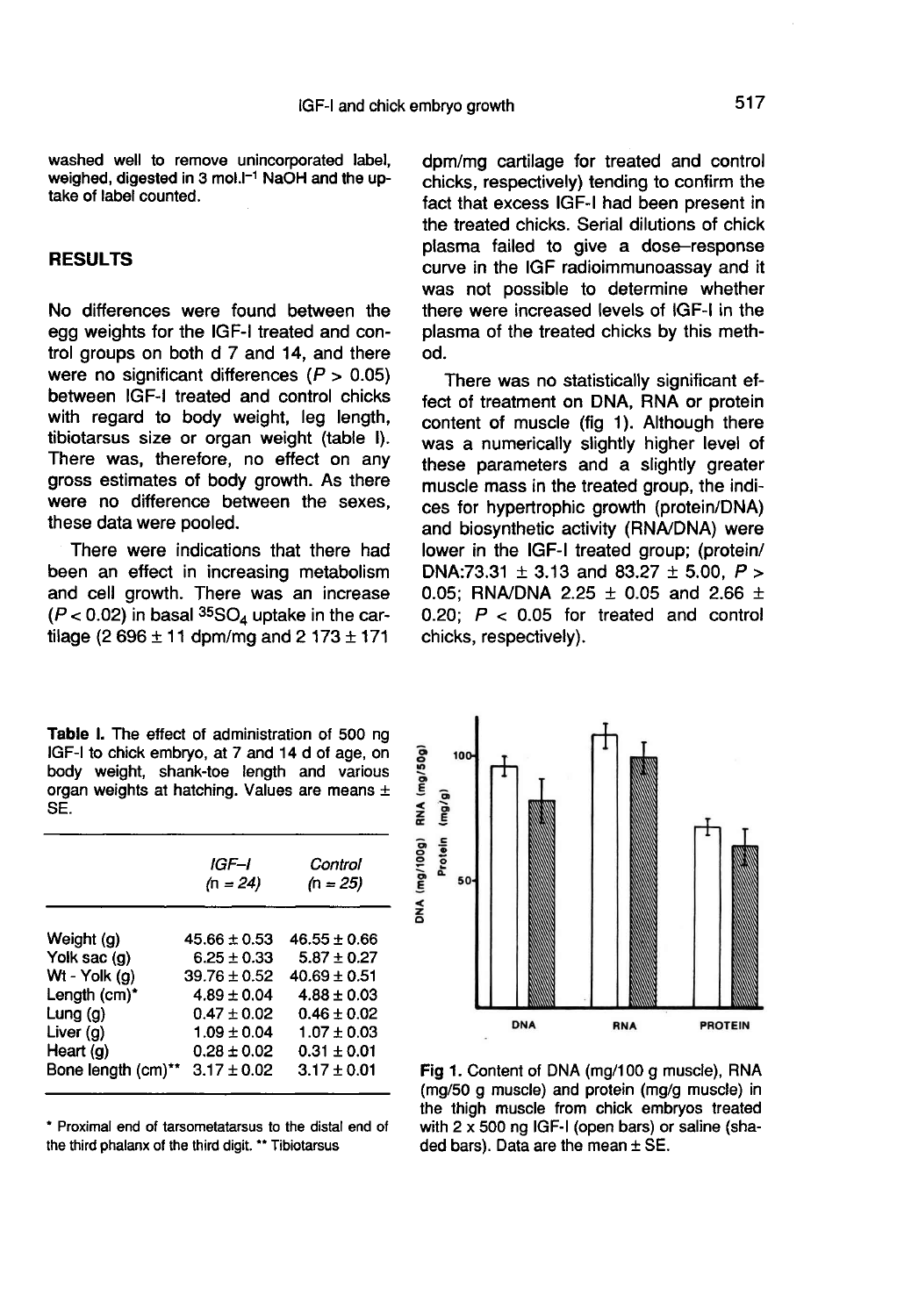### **DISCUSSION**

The lack of effect of IGF-I administration on the weight gain of the chick embryo suggests either that this hormone does not have an important role in the growth of the chick embryo or that endogenous IGF-I production stimulates growth maximally. In spite of the stimulatory activity of IGF-I on embryonic and fetal tissues in vitro (Rechler et al, 1976; Ashton and Francis, 1978; Weidman and Bala, 1980) and the ability of tissues such as chick liver cells (Haselbacher et al, 1980) and chick cartilage (Burch et al, 1986), to synthesize IGF-I (d'Ercole et al, 1976), it is widely believed that IGF-11 may be the somatomedin involved in growth promotion in the fetus (Moses et al, 1980). IGF-I blood levels are low in fetal life compared to postnatal values (Gluckman et al, 1983; Spencer GSG et al, 1983); in contrast, IGF-11 levels were found to be high in the fetus of some species (Moses et al, 1980). However, a direct study of the effect of IGF-11 on fetal growth has failed to show any positive effect on the growth of pig fetuses (Spencer, 1986).

Although the principal receptor for IGF-II (the so-called type II receptor) is absent in chick embryo tissues (Bassas et al, 1988) and IGF-11 crossreacts more weakly with the type-1 receptor than IGF-I (Rechler et al, 1983), it has been suggested that IGF-11 may act through the type 1 receptor in the chicken (Kasuga et al, 1982; Clairmont and Czech, 1989). Thus it may be interesting to examine the effects of similar administration of IGF-II on chick embryo growth.

The biochemical measurements in the present study indicated that IGF-I in the chick embryo increased sulphate uptake into cartilage. This demonstrates that the administered hormone was active at the tissue level and had an effect on cell metabolism. This would concur with the

stimulation of organogenesis by IGF-I in the chick embryos studied at an earlier stage by Girbau et al (1987), but in our study IGF-I did not stimulate growth. The numerically higher DNA content of the thigh muscle, coupled with a slightly higher muscle mass, suggests that IGF-I increased cellularity in the treated group. However, the indices for hypertrophic growth (protein/DNA) and biosynthetic activity (RNA/DNA) were lower in this group.

There are a number of possible reasons for the lack of a growth stimulating effect of the IGF-I in this study:

- the use of human IGF in the chick embryo may be a factor. Although chick cells synthesize a somatomedin similar to IGF-I (Haselbacher et al, 1980; Burch et al, 1986), on starting the study we were concerned about the possible heterogeneity between human and avian IGF-I. Recently, however, it has been reported that chicken and human IGF-I show almost complete homogeneity in the first 30 residues at the N-terminus (Dawe et al, 1988);

- the dose may have been inappropriate, but there was no evident effect of a 10-fold greater dose  $(5 \mu g$  per injection) given to  $3$ other embryos (data not shown);

- the method and timing of administration may not have been suitable, but a similar administration of IGF-I at an earlier stage of development has been shown to affect the chick embryos (Girbau et al, 1987);

- the lack of binding protein in the injection medium may have allowed clearance of the hormone to be too rapid for it to have an appreciable effect, or the binding protein may have specific actions. Not much is known regarding avian IGF binding proteins. Recently Armstrong et al (1988) have indicated that they are of similar size to those found in the human, but of the binding proteins in the chick embryo nothing is known. In post-natal mammalian plasma it is thought that native IGF is rap-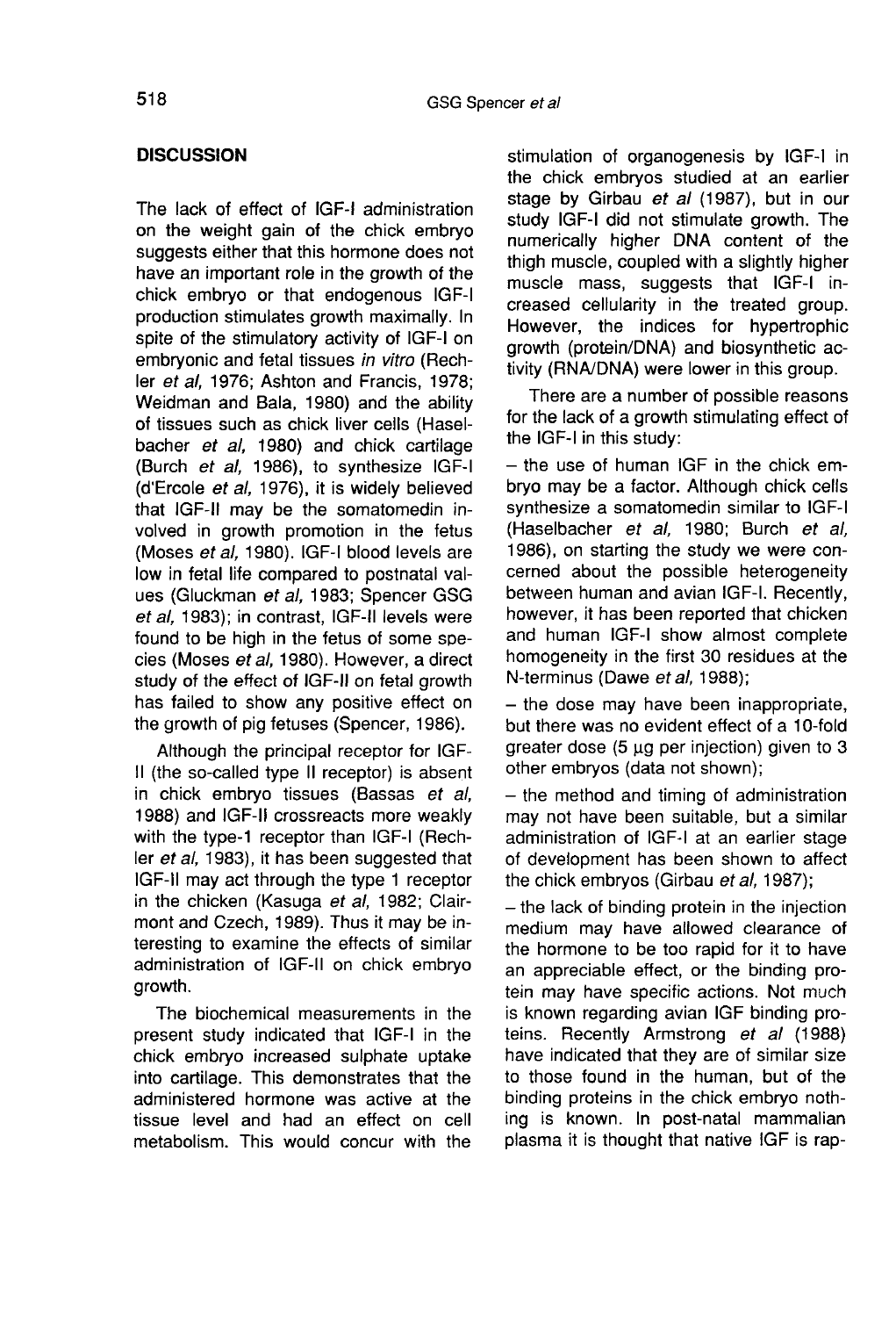idly "inactivated" by the large, inhibitory, GH dependent binding protein. If a chick embryo IGF-binding protein exists, it may be similar to the recently purified amniotic fluid binding protein (the non GH dependent 33 kDa binding protein) which is present in the fetus (Drop et al, 1979, 1984). In contrast to the larger, GHdependent binding protein, the 33 kDa protein found in early and mid-gestation human fetuses has been shown to potentiate, rather than inhibit, the action of IGF-I (Elgin et al, 1984);

 $-$  in the absence (or large reduction) of 150 kDa binding proteins, the half-life of IGF-I in the hypophysectomized rat is less than 30 min (Zapf et al, 1986) and the effects of IGF-I on growth in hypophysectomized rats has only been observed with continuous infusion or daily injections (Schoenle et al, 1982). Thus weekly injections may have been inadequate to produce a response even in the "closed" system of the egg;

- the other major reason for the lack of effect could be that endogenous IGF-I does not stimulate growth of the chick embryo through endocrine secretion of IGFs, but rather via local action as autocrine/ paracrine factors. Local production could be having a maximal effect; direct proof of this may be tested by injecting blocking IGF antiserum. Additionally, these chick embryos are normal embryos with normal IGF-I synthesis. Only one of a large number of studies has been able to show that exogenous IGF-I could stimulate growth in a normal animal (Hizuka et al, 1986) Thus endogenous IGF-I production in the normal chick embryo may be sufficient to allow maximal growth.

From these results we conclude that administration of exogenous IGF-I to the chick embryo at 7 and 14 d is not able to stimulate further weight gain in the chick embryo.

#### ACKNOWLEDGMENTS

The authors gratefully acknowledge the help of AMAW Welling and HJ van Boxtel in these studies.

#### **REFERENCES**

- Abraham GH, Scaletta C, Vaughan JA (1972) Modified diphenylamine reaction for increased sensitivity. Anal Biochem 49, 547- 549
- Armstrong DG, McKay CA, Goddard C (1988) Insulin-like growth factor binding proteins in chicken serum. J Endocrinol 117 (suppl), abstr 241
- Ashton IK, Francis MJO (1978) Response of chondrocytes isolated from human fetal cartilage to plasma somatomedin activity. J Endocrinol 76, 473-477
- Bassas L, Lesniak MA, Serrano J, Roth J, de Pablo F (1988) Developmental regulation of insulin and type-I insulin-like growth factor receptor and absence of type-it receptors in chicken-embryo tissues. Diabetes 37, 637- 644
- Brinsmead MW, Liggins GC (1979) Serum somatomedin activity after hypophysectomy and during parturition in fetal lambs. Endocrinology 105, 297-305
- Burch WM, Weir S, van Wyk JJ (1986) Embryonic chick cartilage produces its own somatomedin-like peptide to stimulate cartilage growth in vitro. Endocrinology 119, 1370- 1376
- Charrier KB (1980) Somatomedin-A (SM-A) bioactivity in serum and amniotic fluid as related to weight in the fetal pig. Reprod Nutr Dev 20, 301-310
- Clairmont J, Czech MP (1989) Chicken and Xenopus mannose-6-phosphate receptors fail to bind insulin-like growth factor II. J Bio! Chem 264, 16390-16393
- Cooke PS, Nicoll CS (1984) Role of insulin in the growth of fetal rat tissues. Endocrinology 114, 638-643
- Cynober L, Aussel C, Chatelain P, Vaubourdolle M, Agneray J, Ekindjian G (1985) Insulin-like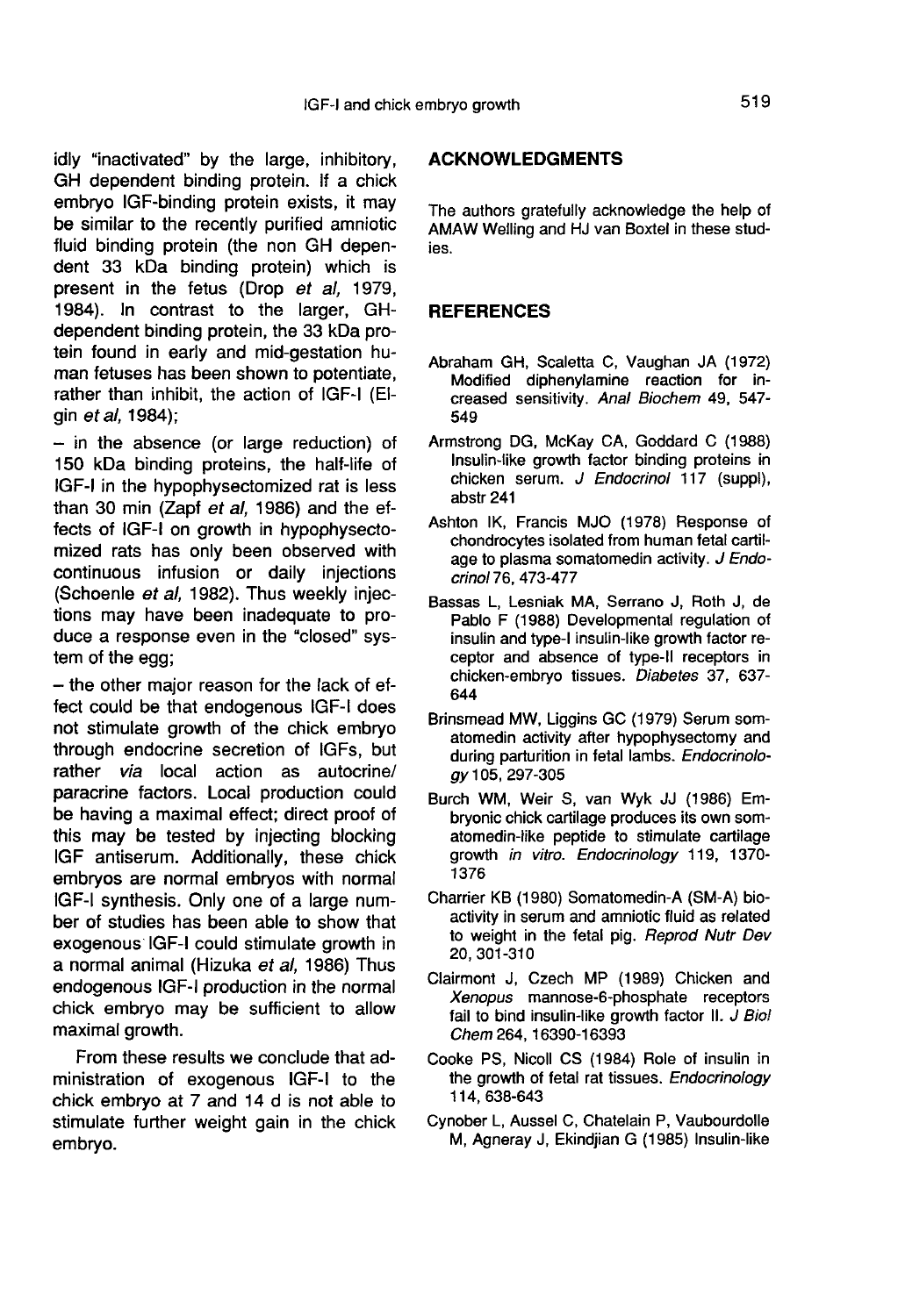growth factor-I/somatomedin-C action on 2 deoxyglucose and- amino isobutyrate uptake in chick embryo fibroblasts. Biochimie 67, 1185-1190

- Dawe SR, Francis GL, McNamara PJ, Wallace JC, Ballard FJ (1988) Purification, partial sequences and properties of chicken insulinlike growth factors. J Endocrinol 117, 173-181
- Drop SL, Valiquette G, Guyda HJ, Corvol MT, Posner BI (1979) Partial purification and characterization of a binding protein for insu-Posner BI (1979) Partial purification and<br>characterization of a binding protein for insu-<br>lin-like activity (ILAs) in human amniotic fluid:<br>a possible inhibitor of insulin-like activity a possible inhibitor of insulin-like activity. Acta Endocrinol 90, 505-518
- Drop SL, Kortleve DJ, Guyda HJ, Posner Bi (1984) Immunoassay of a somatomedin binding protein from human amniotic fluid: levels in fetal, neonatal and adult sera. J Clin Endocrinol Metab 59, 908-915
- Elgin RG, Busby WH, Clemmons DR (1987) An insulin-like growth factor (IGF) binding protein enhances the biologic response to IGF-I. Proc Natl Acad Sci USA 84, 3254-3258
- d'Ercole AJ, Foushee DB, Underwood LE (1976) Somatomedin-C receptor ontogeny and levels in porcine fetal and human cord serum. J Clin Endocrinol Metab 43, 1069-1070
- d'Ercole AJ, Applewhite GT, Underwood LE (1980) Evidence that somatomedin is synthesized by multiple tissues in the fetus. Dev Biol75, 315-328
- Garssen GJ, Spencer GSG, Colenbrander B, Macdonald AA, Hill DJ (1983) Lack of effect of chronic hyperinsulinemia on growth and body composition in the fetal pig. Biol Neonate 44, 234-242
- Girbau M, Gomez JA, Lesniak MA, de Pablo F (1987) Insulin and insulin-like growth factor I both stimulate metabolism, growth and differentiation in the postneurula chick embryo. Endocrinology 121, 1477-1482
- Gluckman PD, Johnson-Barrett JJ, Butler JH, Edgar BW, Gunn TR (1983) Studies of insulin-like growth factor-I and II by specific radioligand assays in umbilical cord blood. Clin Endocrinol 19, 405-413
- Haselbacher GK, Andres RY, Humbel RE (1980) Evidence for the synthesis of a somatomedin similar to insulin-like growth factor I

by chick embryo liver cells. Eur J Biochem 111, 245-250

- Hill DJ, Milner RDG (1980) Increased somatomedin and cartilage metabolic activity in rabbit fetuses injected with insulin in utero. Diabetologia 19, 143-147
- Hizuka N, Takano K, Shizume K, Asakawa K, Miyakawa M, Tanaka I, Horikawa R (1986) Insulin-like growth factor-I stimulates growth in normal growing rats. Eur J Pharmacol 125, 143-146
- Kasuga M, Van Obberghan E, Nissley SP, Rechler MM (1982) Structure of the insulinlike growth factor receptor in chicken embryo fibroblasts. Proc Natl Acad Sci USA 79, 1864-1868
- Moses AC, Nissley SP, Short PA, Rechler HH, White RM, Knight AB, Higa OZ (1980) Increased levels of multiplication stimulating activity, an insulin-like growth factor, in fetal rat serum. Proc Natl Acad Sci USA 77, 3649- 3653
- Munro HN, Fleck A (1966) The determination of nucleic acids. Methods Biochem Anal 14, 113-176
- Rechler MM, Kasuga M, Sasaki N, de Vroede MA, Romanus JA, Nissley SP (1983) Properties of insulin-like growth factor receptor subtypes. In: Insulin-Like Growth Factors / Somatomedins (Spencer EM, ed) de Gruyter, Berlin, 459-490
- Rechler MM, Podskainy JM, Nissley SP (1976) Interaction of multiplication-stimulating activity with chick embryo fibroblasts demonstrates a growth receptor. Nature 259, 134- 136
- Rinderknecht E, Humbel RE (1978) The amino acid sequence of human insulin-like growth factor I and its structural homology with proinsulin. J Biol Chem 253, 2769-2776
- Schoenle E, Zapf J, Humbel RE, Froesch ER (1982) Insulin-like growth factor-t stimulates growth in hypophysectomized rats. Nature 296, 252-253
- Spencer EM, Ross M, Smith B (1983) The identity of insulin-like growth factors I and II with somatomedins C and A and homology with rat IGF-I and II. In: Insulin-Like Growth Factors / Somatomedins (Spencer EM, ed) de Gruyter, Berlin, 81-96